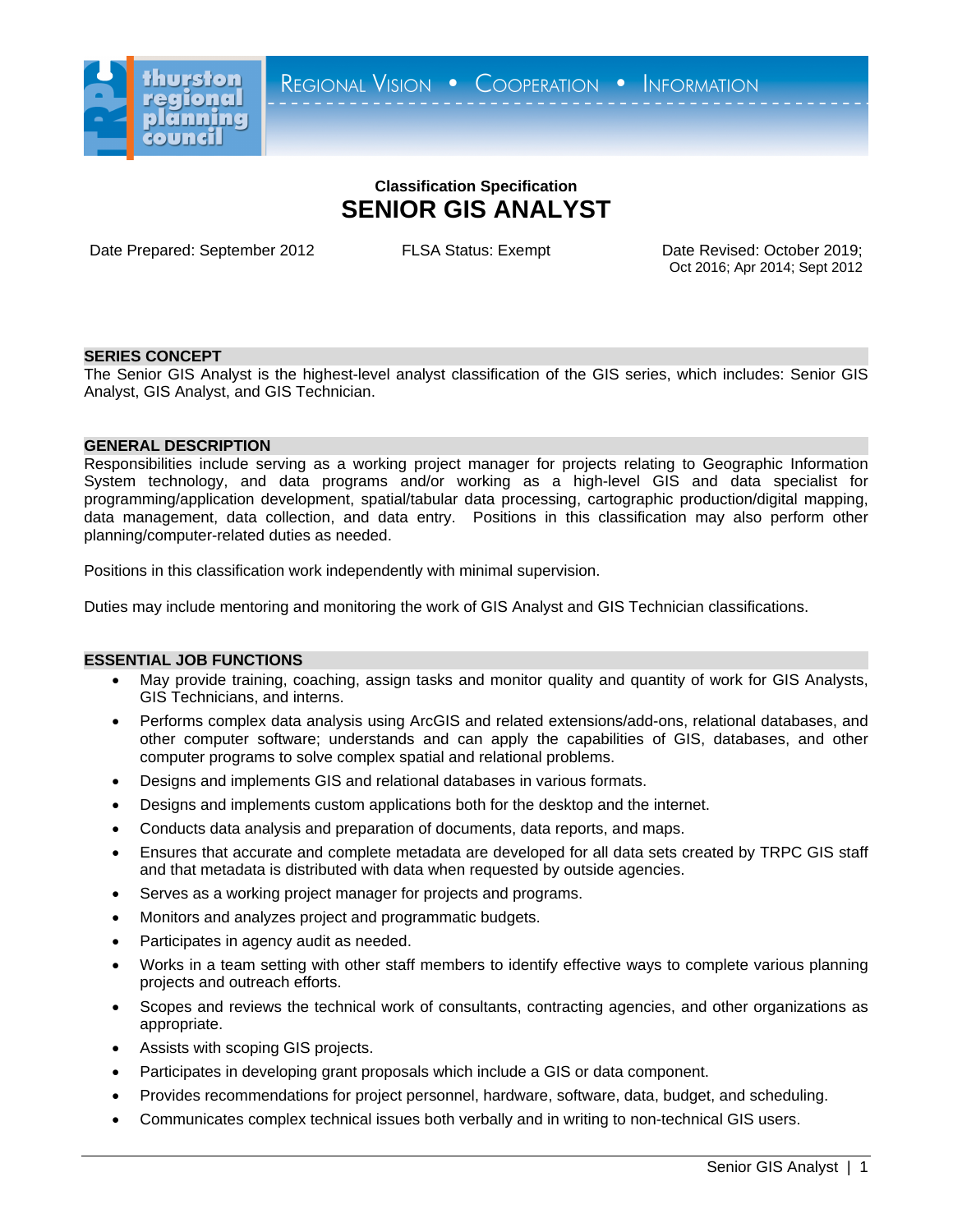- Serves as a technical representative on intergovernmental committees.
- Provides technical expertise to appointed committees, agency staff, other agencies, and the public.
- Responds to public inquiries with data and information.
- Coordinates with other staff to develop materials needed for public meetings, workgroups, council meetings, and other meetings as needed.
- Prepares and conducts presentations.
- Acts as back up to the GIS Coordinator in their absence.

#### **OTHER JOB FUNCTIONS**

Performs other related duties as assigned.

## **DISTINGUISHING FEATURES**

Positions in the Senior GIS Analyst classification are distinguished from the GIS Analyst classification by the specialized technical GIS skills necessary to perform the most complex functions involving analysis, database design and management, application development, as well as project management responsibilities for planning projects with a strong data or GIS component.

#### **WORKING CONDITIONS**

Work is generally performed indoors in an office environment. Must maintain a level of physical and mental fitness necessary to perform the essential functions of the position.

#### **EDUCATION AND EXPERIENCE**

EXPERIENCE – MINIMUM:

- Three years of experience in the use of ArcGIS Desktop and its related extensions and relational databases. Demonstrated experience designing custom applications with relevant programming languages.
- Proficient use of Microsoft Office Professional (Excel, and Access), Microsoft Windows, Internet, and computer networks.
- One year of project management experience with budget responsibilities must be included in the three years of experience.

EDUCATION – MINIMUM:

Bachelor's degree in geography, planning, computer science, or related field.

OR SUBSTITUTING

 Any demonstrated combination of experience and education, which provides the applicant with the required knowledge and abilities.

### **KNOWLEDGE AND ABILITIES**

Knowledge of:

- Budgeting principles and practices.
- Project management principles and practices.
- Geographic data sources available through local, county, state, or federal agencies.
- Planning concepts, language, and regulations.
- Research methods and practices.
- Application design, web authoring, and GIS scripting.
- Spatial and relational data analysis, data management, analytical modeling, statistics and remote sensing.
- Microsoft Office software for document, spreadsheet, database, and presentation preparation.